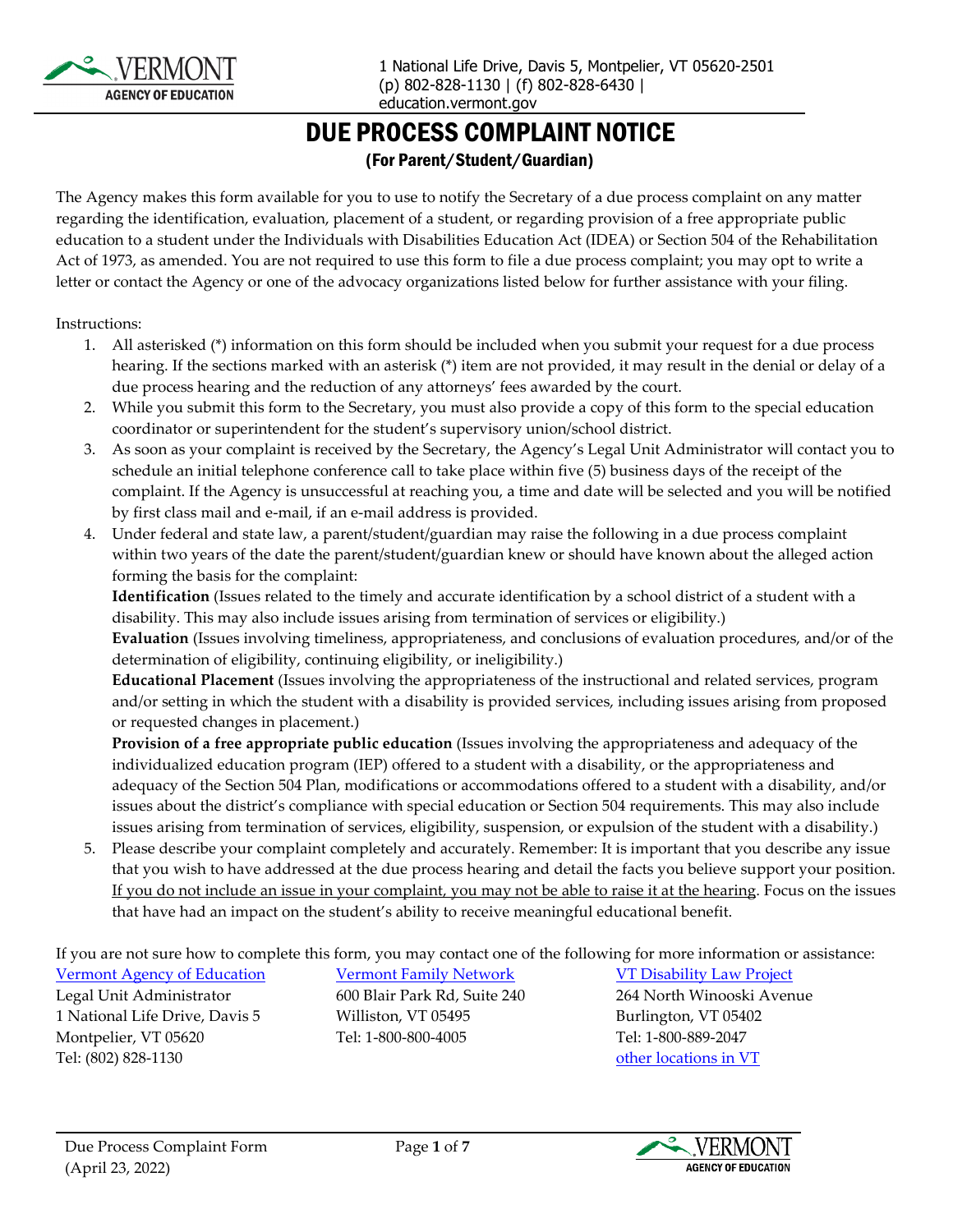# DUE PROCESS COMPLAINT

**(Parent/Student/Guardian)**

Date:

| Yes $\bigcap$ No                              | Is this request for an Expedited Due Process Hearing for disciplinary issues, per <b>SBE Rule 4313.3(c)?</b> |      |
|-----------------------------------------------|--------------------------------------------------------------------------------------------------------------|------|
| <b>Complainant Information:</b>               |                                                                                                              |      |
| Name, First and Last:                         |                                                                                                              |      |
| Address:                                      |                                                                                                              |      |
| Telephone: (H):                               | $(W)$ :                                                                                                      | (C): |
| E-mail Address:                               |                                                                                                              |      |
| Relationship to Student:                      |                                                                                                              |      |
| <b>Student Information:</b>                   |                                                                                                              |      |
| Name, First and Last:                         |                                                                                                              |      |
| Address:                                      |                                                                                                              |      |
| Date of Birth:                                | Current Grade Level:                                                                                         |      |
| Has student received a diploma? $\bigcap$ Yes | $\bigcap$ No                                                                                                 |      |
| School of Attendance:                         |                                                                                                              |      |
| District of Residence:                        |                                                                                                              |      |
| Guardian Name, if applicable:                 |                                                                                                              |      |
|                                               | Guardian Address and Telephone Number, if different from Student:                                            |      |

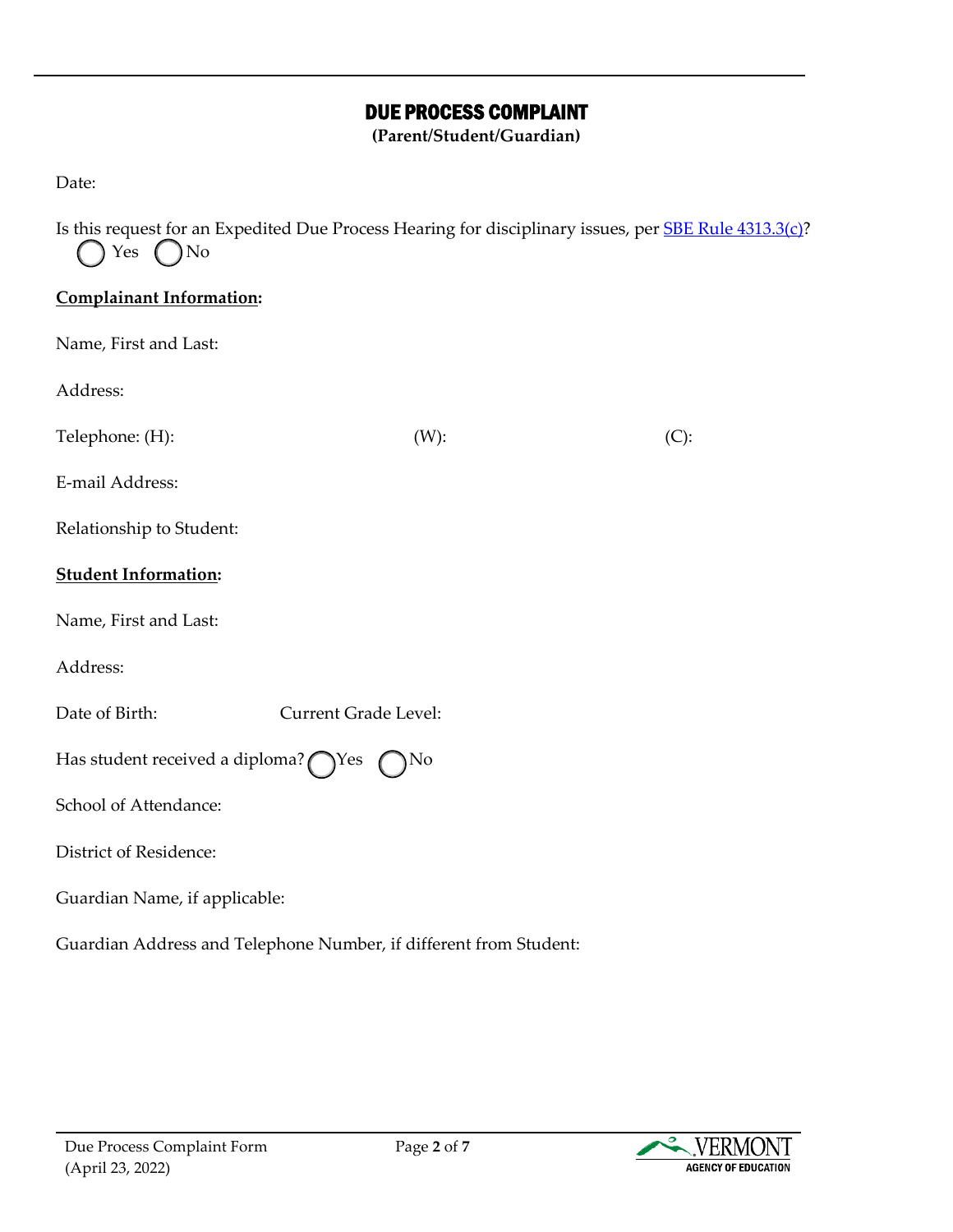### **Disability (check all that apply):**

| Autism Spectrum Disorder     | Multiple Disabilities         |
|------------------------------|-------------------------------|
| Deaf                         | Orthopedic Impairment         |
| Deaf-Blindness               | Specific Learning Disability  |
| Developmental Delay          | Speech or Language Impairment |
| <b>Emotional Disturbance</b> | Traumatic Brain Injury        |
| Hard of Hearing              | Visual Impairment             |
| Learning Impairment          | Other Health Impairment:      |

#### **Attorney Information (if applicable):**

| Name, First and Last: |  |
|-----------------------|--|
|-----------------------|--|

Address:

Telephone:

E-mail Address:

A copy of this request must be provided to the Special Education Coordinator or Superintendent at the School District. Please confirm that this has been done by checking the appropriate box and providing the date: **A copy of this request was:**  $\vert$  Mailed  $\vert$  Delivered on:

### **The copy was provided to**:

Name:

Title:

Address:

#### \***Descriptions of the issues and proposed resolution(s)**

Under federal and state law, a parent/student/guardian may raise issues arising in one or more of the following areas within two years of the date the parent/student/guardian knew or should have known about the alleged action forming the basis for the complaint: identification, evaluation, educational placement, and provision of a free appropriate public education (FAPE). Describe your complaint completely and accurately. Attach additional pages if necessary. It is important to describe any issue you wish to have addressed at the due process hearing and include any facts you believe support your position. If you do not include an issue in your complaint, you may not be able to raise it at the hearing. Focus on the issues that have had an impact on the student's ability to receive a meaningful educational benefit. You must identify at least **one** of the issues listed on the pages below; leave blank any parts of the form that are not addressed in your complaint.

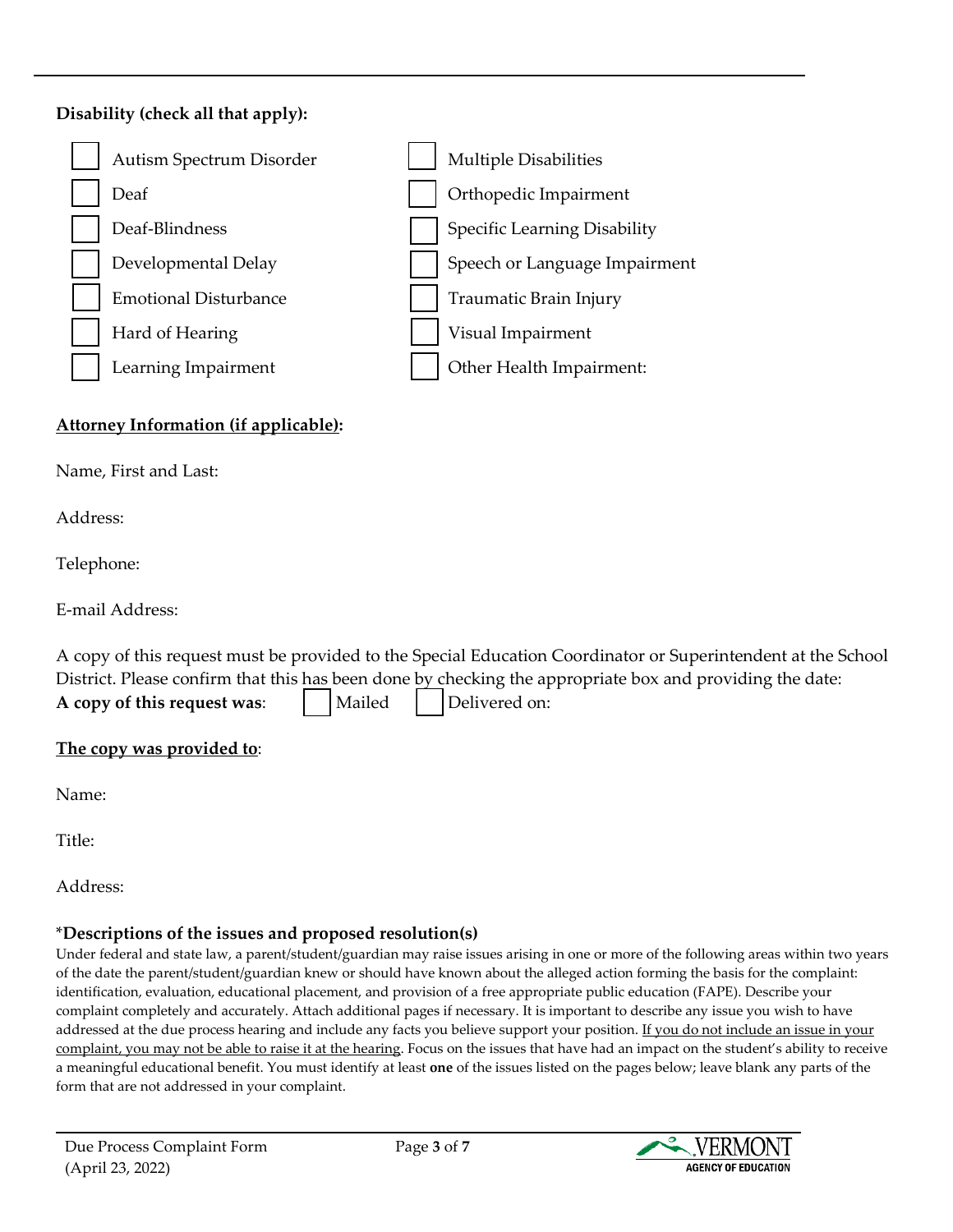**Identification** (Issues related to the timely and accurate identification by a school district of a student with a disability. This may also include issues arising from the termination of services or eligibility.)

Describe the nature of the issue(s) and any facts relating to the issue(s). Please attach a separate sheet if more space is needed to describe:

Describe how the issue(s) could be resolved:

Describe what actions have been taken to address the issue(s):

Were the issue(s) identified above, the subject of a previous or concurrent due process complaint, administrative complaint, or mediation?  $\bigcap$  Yes  $\bigcap$  No

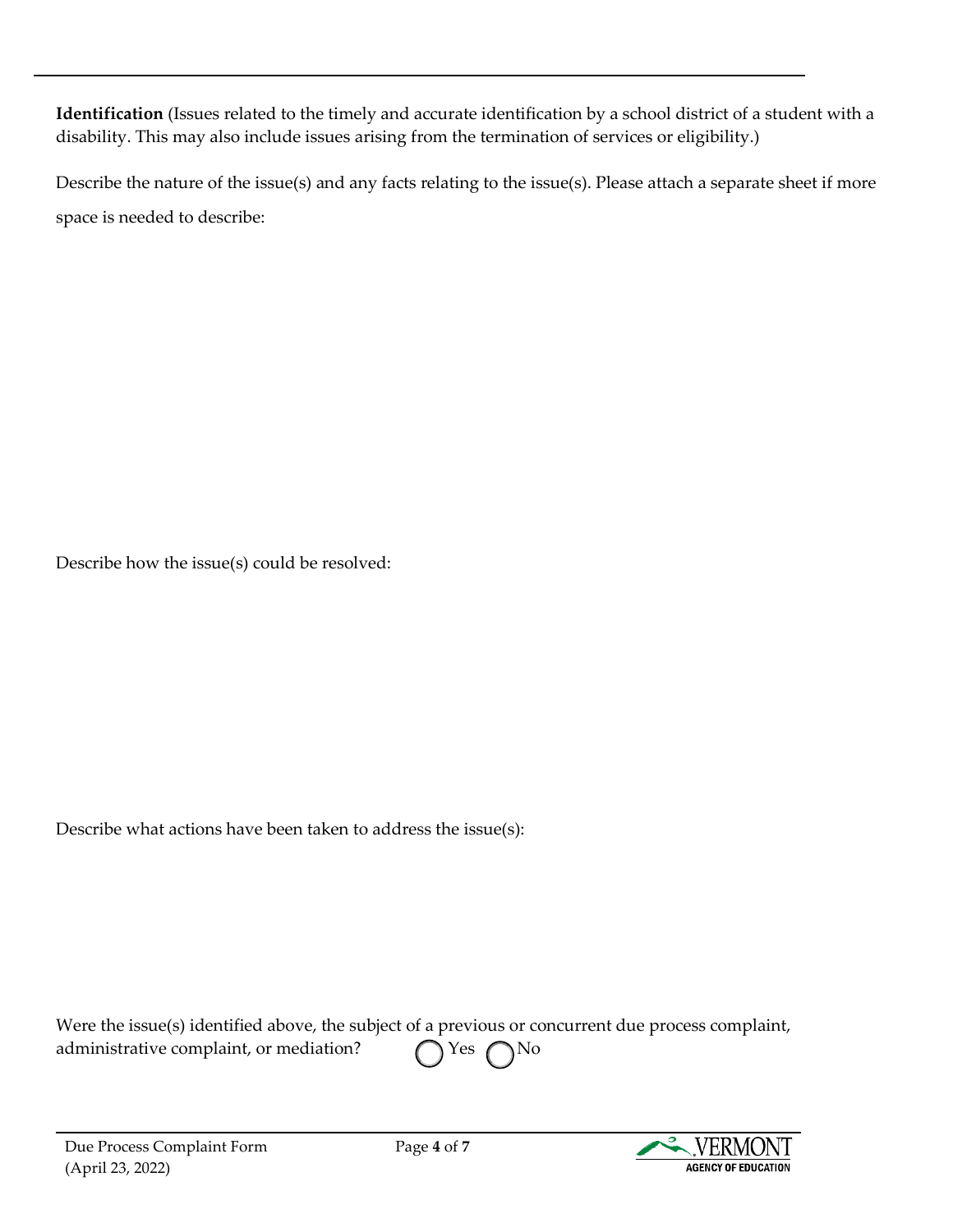**Evaluation** (Issues involving timeliness, appropriateness, and conclusions of evaluation procedures, and/or of the determination of eligibility, continuing eligibility, or ineligibility)

Describe the nature of the issue(s) and any facts relating to the issue(s):

Describe how the issue(s) could be resolved:

Describe what actions have been taken to address the issue(s):

Were the issue(s) identified above, the subject of a previous or concurrent due process complaint, administrative complaint, or mediation?  $\bigcap$  Yes  $\bigcap$  No

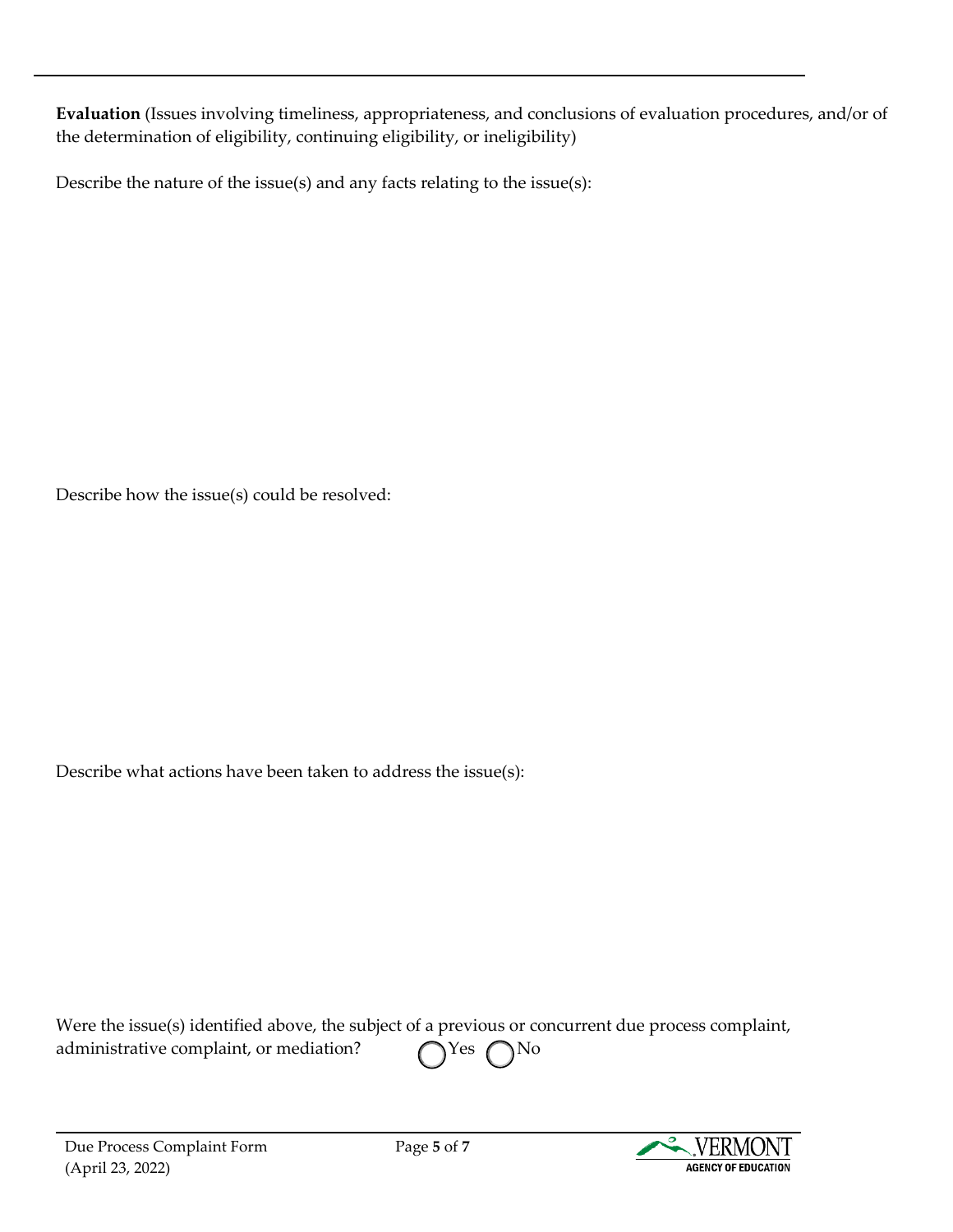**Educational Placement** (Issues involving the appropriateness of the instructional and related services, program, and/or setting in which the student with a disability is provided services, including issues arising from proposed or requested changes in placement.)

Describe the nature of the issue(s) and any facts relating to the issue(s):

Describe how the issue(s) could be resolved:

Describe what actions have been taken to address the issue(s):

Were the issue(s) identified above, the subject of a previous or concurrent due process complaint, administrative complaint, or mediation?  $\bigcap$  Yes  $\bigcap$  No